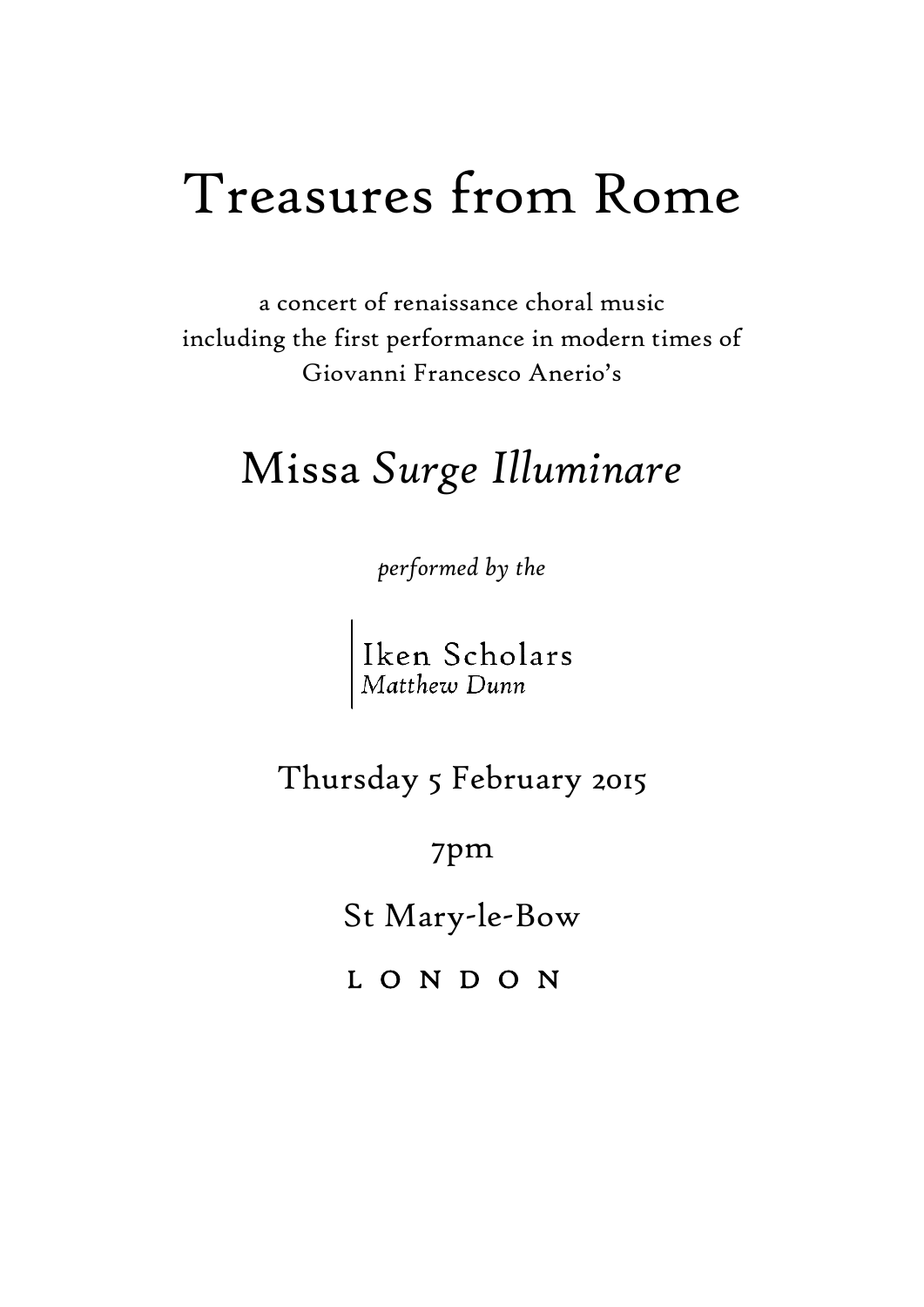#### Thank you

The *Iken Scholars* would like to thank all at St Mary-le-Bow for allowing them to sing in this wonderful church. It is always a great pleasure to perform here.

#### Why *Iken Scholars*?

Iken is a small village in Suffolk where St Botolph was granted land to build a monastery in the mid-seventh century. Matthew is Organist and Director of Music at St Botolph without Aldgate.

#### Keep in touch

There are lots of ways to keep in touch with the *Iken Scholars*

Website: www.ikenscholars.co.uk Facebook: www.facebook.com/ikenscholars YouTube: Search 'Iken Scholars' Email: ikenscholars@gmail.co.uk Matthew's twitter feed: @MatthewJohnDunn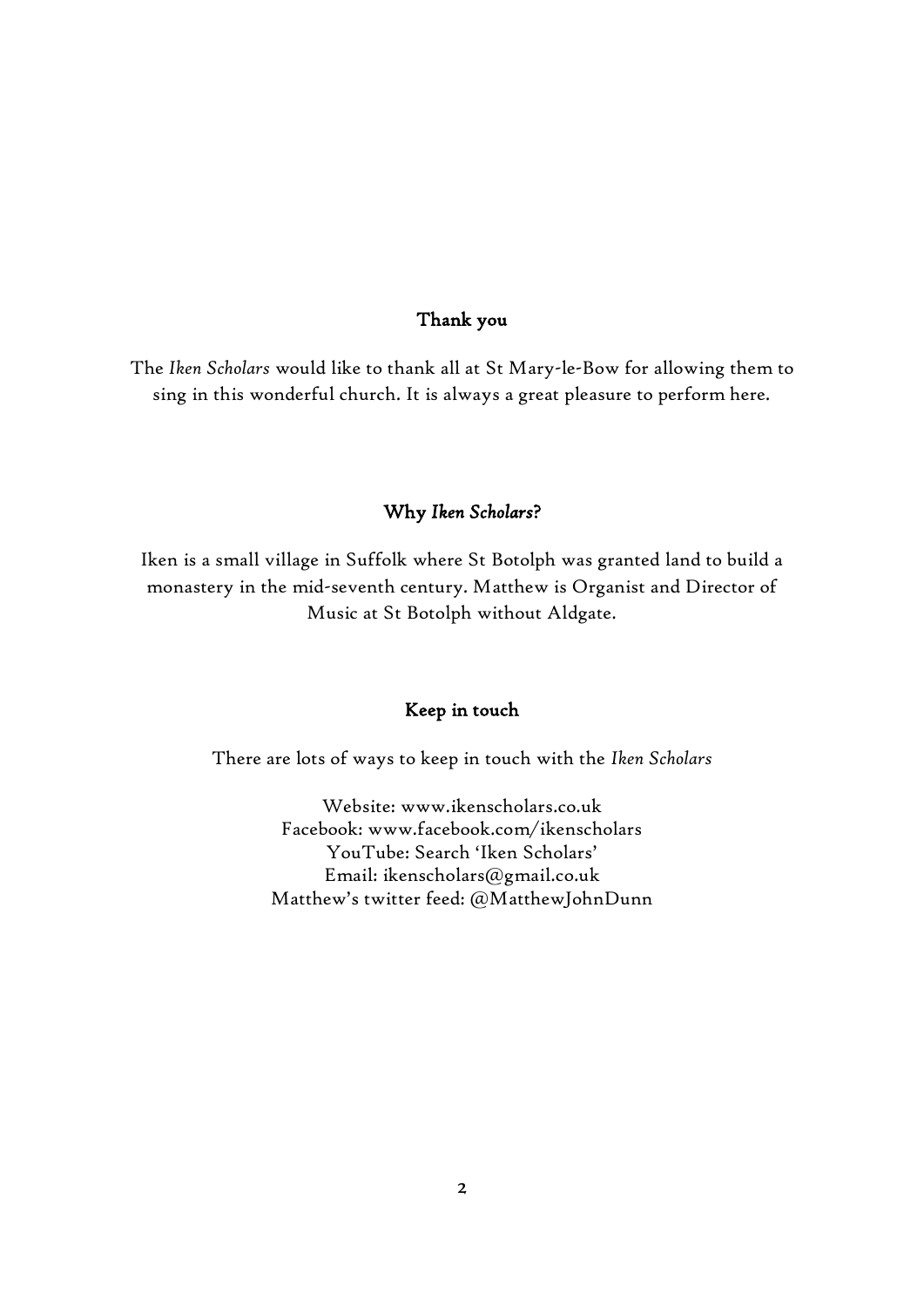## Treasures from Rome

| Jubilate Deo                                                                             | Ruggiero Giovannelli (1560-1625)             |
|------------------------------------------------------------------------------------------|----------------------------------------------|
| Ave Maria                                                                                | attrib. Tomás Luis de Victoria (1548-1611)   |
| Gaude Maria Virgo                                                                        | Victoria                                     |
| Sancta Maria, Succurre Miseris                                                           | Victoria                                     |
| Laudate Dominum Omnes Gentes                                                             | Felice Anerio (1560-1614)                    |
| Magnificat Primi Toni                                                                    | Giovanni Pierluigi da Palestrina (1525-1594) |
| Nunc Dimittis                                                                            | Victoria                                     |
| Surge Illuminare                                                                         | Palestrina                                   |
| Missa Surge Illuminare<br>Kyrie<br>Gloria<br>Credo<br>Sanctus et Benedictus<br>Agnus Dei | Giovanni Anerio (1567-1630)                  |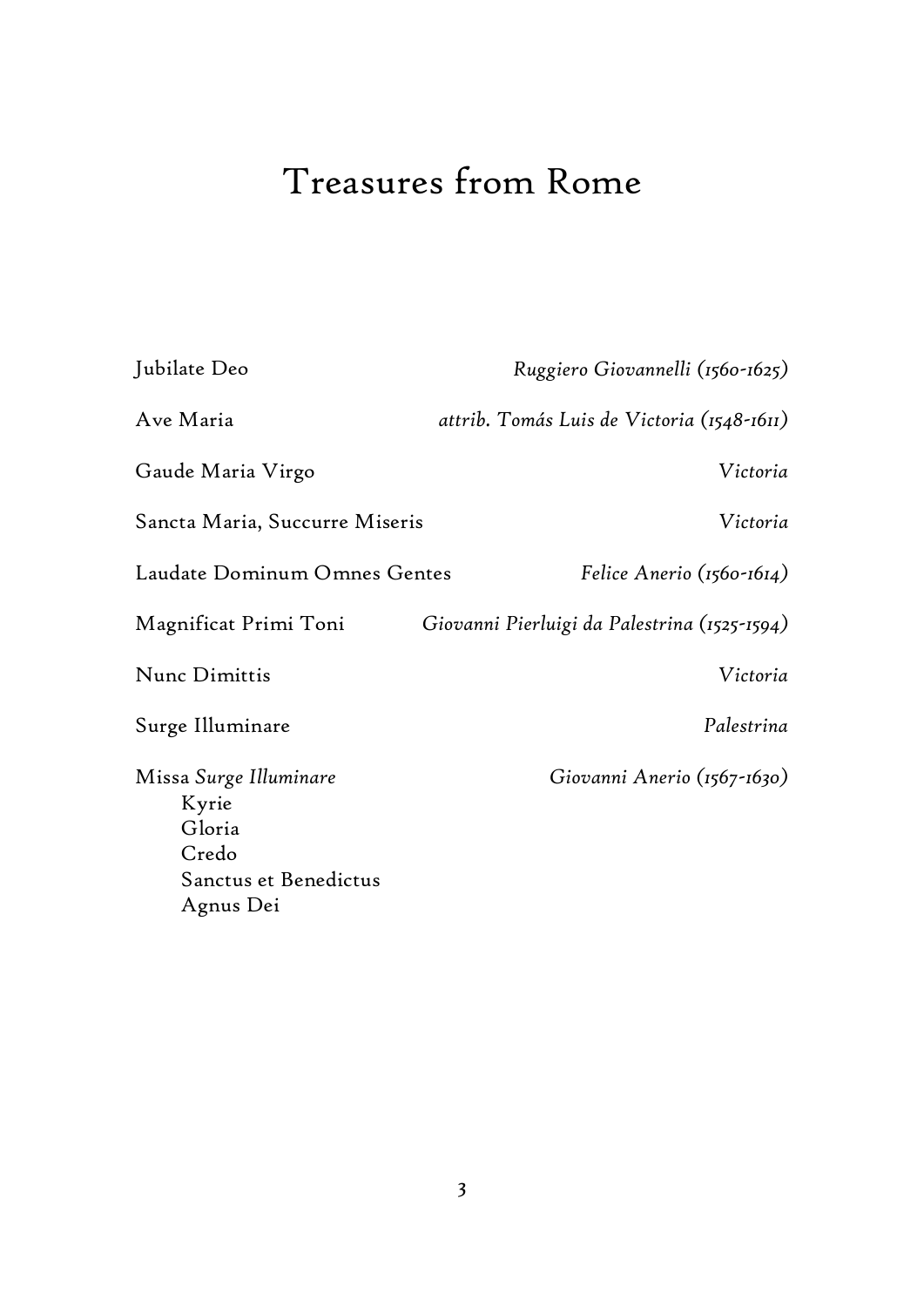onight's concert presents the first performance in onight's concert<br>presents the first<br>performance in<br>modern times of Giovanni Anerio's Missa *Surge Illuminare* and goes some way to attempt to contextualise the output of a composer who has thus far remained beyond of the gaze of most academics, performers and audiences alike.

Anerio was born in 1567 to a musical family and quickly found himself immersed in the impressive creative and artistic melee of Church composer-musicians in and around the Papal Chapel that have come to be known to modern historians as the Roman School. These composers are roughly those who worked with or were influenced to a greater or lesser extent by Palestrina (1525-1594). Indeed, for four years Anerio was chorister at the Capella Giulia, which was conducted by Palestrina himself, and Anerio's older (and currently more famous) brother Felice followed Palestrina in the role of

*Maestro di Capella* at San Giovanni in Laterano in 1600.

Little is known of the particulars of Giovanni Anerio's life. His name appears occasionally in Papal records (he took his first tonsure in 1583, but did not become a priest until 1616), and there are infrequent publications (such as his 5vv madrigals of 1599). Perhaps his most intriguing years are his final ones, when in 1623 he headed to Poland to serve in the court of Sigmund III as *Maestro di Capella* after Monteverdi declined the role. In 1630 he headed once again to his native Rome stopping in Granz through illness. There he died and is buried. Amongst his possessions were five crates of music which to this day remain unaccounted for.

Nonetheless, some 360 compositions are attributed to Anerio. Amongst them are 15 masses displaying all the compositional styles of the day (for example, *cantus firmus*, parody and free), making Anerio the third most prolific composer of masses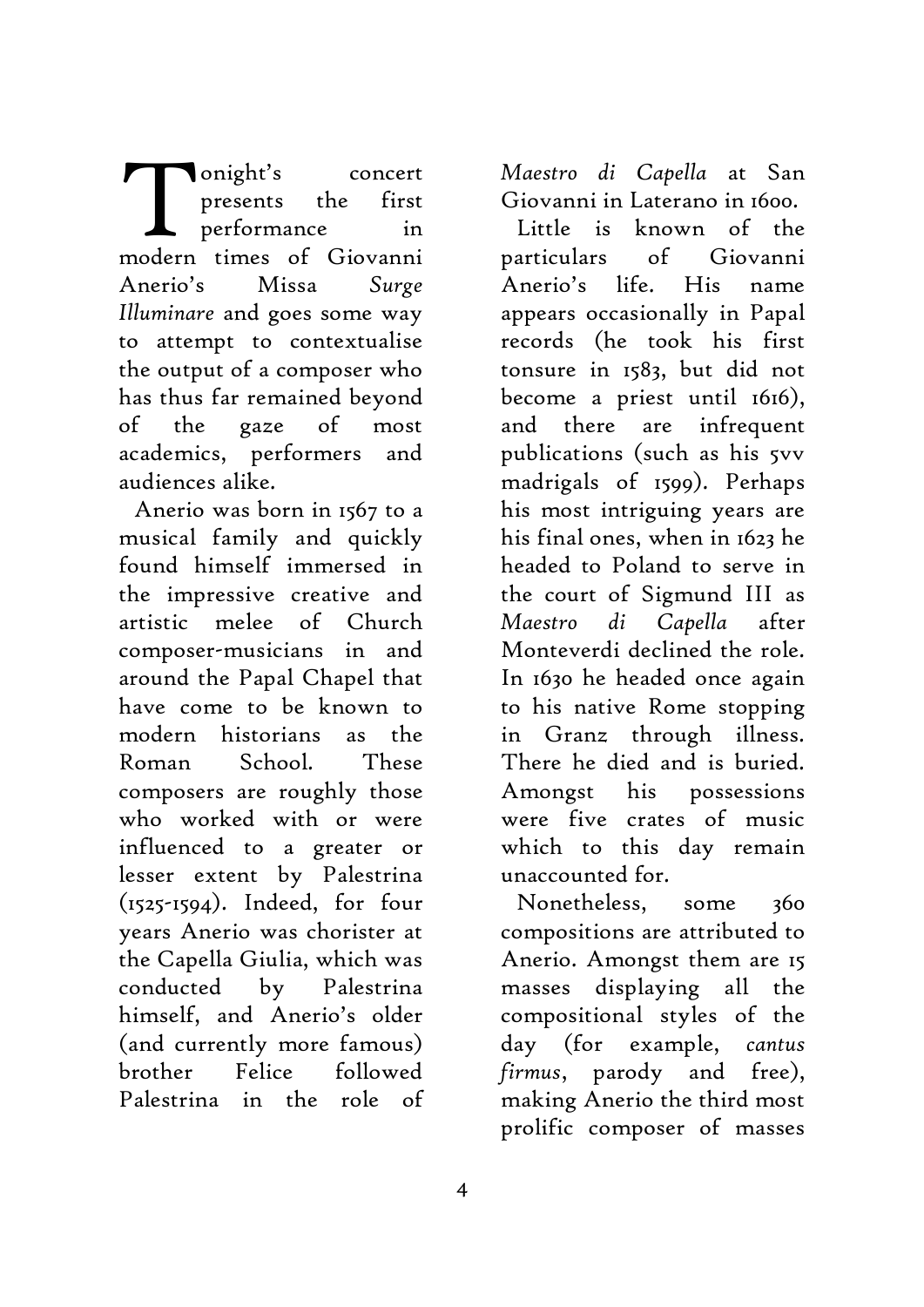associated with Rome at the time (Palestrina wrote 105, Victoria 22). This may partly be a reflection of altering compositional tastes at the beginning of the seventeenth century in favour of the motet in its original polyphonic and modern accompanied styles, but also speaks of a serious and gifted musician whose oeuvre has a role to play in shaping our understanding and appreciation of the period. It is a body of compositions that has so far received too little attention and it is hoped that this concert and the performing edition produced for it by Matthew go some small way to redressing that.

Ruggiero Giovannelli succeeded Palestrina at St Peter's in 1594. Not a great deal of documentary evidence exists in relation to his life, though the stylistic and circumstantial proximity of Giovannelli and Palestrina suggest their familiarity. His *Jubilate Deo*, for double choir is an exuberant and engaging piece. The opening exchanges between the choirs are

5

expansive, the two choirs responding to one another suggesting 'omis terra' (all ye lands). The excitement is further heightened as the length of the antiphonal phrases diminishes at 'et psallite' (and give thanks). Listen out for 'et voce tubae' (and the voice of the trumpet), with its quasifanfare melodic setting in the upper voices.

The four-voiced *Ave Maria*, attributed to Victoria, is the first of three Marian motets in tonight's concert associated with perhaps the second most famous composer connected to the Roman School. A native of Spain, Victoria spent much of his working career in Rome before returning to Spain to serve at the Convent of *Las Descalzas Reales* in Madrid. The piece opens by quoting the plainsong Ave Maria melody, out of which grow the four voices. The tone changes at 'Sancta Maria, Mater Dei' (Holy Mary, Mother of God) when homophony is introduced. A call and response pattern is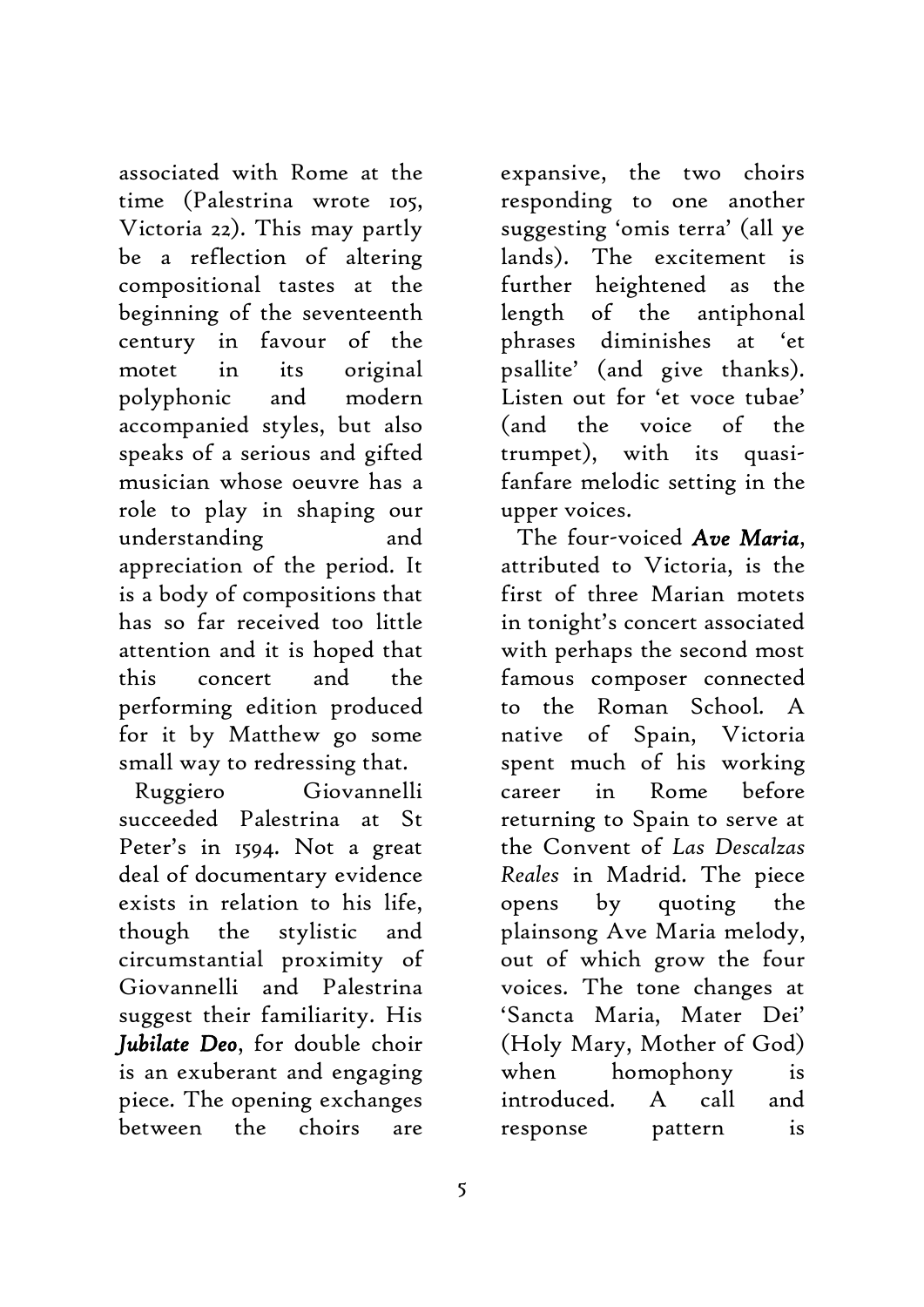established, which converges on 'peccatoribus' (sinners). A simple plagal cadence rounds off this beautiful miniature.

*Gaude Maria Virgo* is a motet in five voices whose upper two voices form a canon at the unison. The text considers the Virgin's response to the archangel Gabriel and its implications for her and us, culminating in a joyful affirmation of Mary's role in salvation.

*Sancta Maria, Succurre Miseris*, meanwhile, strikes a more plaintive tone imploring the intercession of the Virgin in the words of Bishop Fulbert of Chartres (c.951- 1029). Victoria's freely composed rendition alternates polyphonic entries with homophonic passages, creating variety and giving opportunities for pathos in response to the text. Listen out of the opening rising fourth falling to the minor third.

*Laudate Dominum Omnes Gentes* was composed by Giovanni's older brother Felice. Felice is generally considered a more conservative composer than his brother, more heavily influenced by Palestrina and this is demonstrated in this piece: there are no 'modern' harmonic tricks such as the cycle of fifths his younger brother used, nor the new semi-fusa (quick notes). Nevertheless, *Laudate Dominum* is a beautiful miniature which contrasts plainsong, syllabic and melisamatic passages.

The *Magnificat Primi Toni* is one of around 35 settings by Palestrina of this text. To be used at Vespers, the text is Mary's considered response to the message of the Archangel Gabriel when she visited her cousin Elizabeth early in her pregnancy. It echoes the word of Hannah at the birth of her son, Samuel, in the Old Testament. There was strong tradition of antiphonal recitations of this text and this is acknowledged in Palestrina's alternation of plain chant and polyphony each verse. (So-called 'full text' compositions where all verses are set polyphonically were probably performed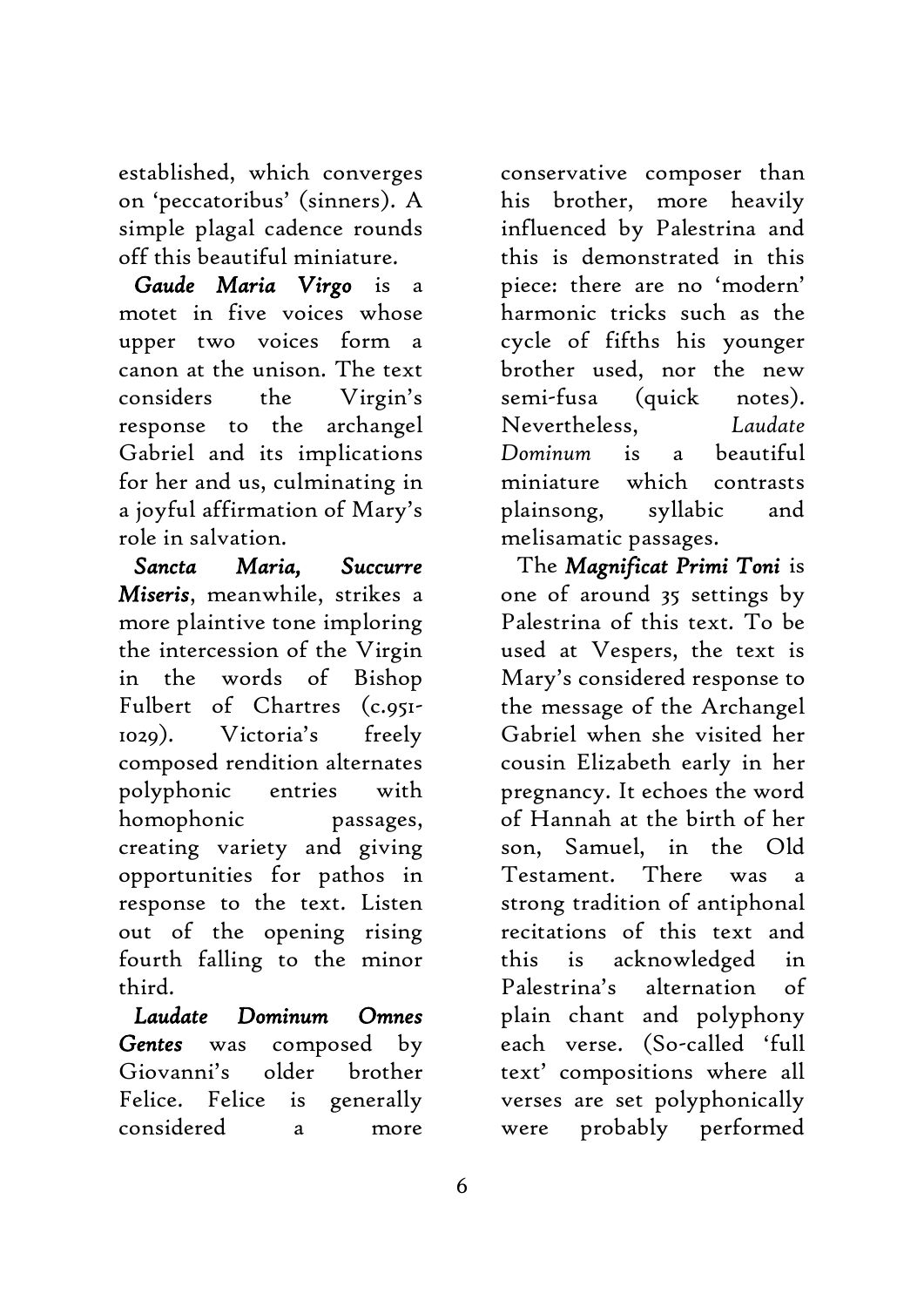with an organ or even wind ensemble playing alternate verses.) Further contrast is created by Palestrina through the use of two trios at 'et misericordia' (and his mercy is from generation unto generation) and 'suscepit Israel' (he hath received Israel).

The *Nunc Dimittis*, or Song of Simeon, were the words spoken in the Temple at Jerusalem by Simeon on encountering the Christ Child. This is the event commemorated by the Church on 2 February this year. Victoria's setting, like the preceding Magnificat, alternates chant with harmonic writing and adopts an almost universally homophonic texture, responding to the drive towards clarity of text

following the council of Trent.

Palestrina's 1575 motet, *Surge Illuminare*, is also associated with the feast of Candlemas, and was the driving force for the choice of Anerio's parody mass in tonight's concert. With the exception of the opening melismatic writing (perhaps responding to 'surge', 'arise'), syllabic homophonic writing almost totally prevails. Contrast and interest is generated in Palestrina's constant use of musica ficta (sharpening and flattening certain notes) and contrasting the meter between duple and triple meter. The effect is particularly startling in its first use when triple meter (tempus perfectum to Palestrina) breaks out at 'et gloria Domini' (and the glory of the Lord).

*Matthew would like to make a special mention of Nyal Williams' 1971 PhD thesis: 'The Masses of Giovanni Francesco Anerio: a historical and analytical summary with a supplementary critical edition', which has formed the basis of the performing edition of the mass used in this concert. He would also like to thank the librarians of North Carolina University Music School, for making this available to him and to Pothárn Imre, who has made a new edition of the Palestrina motet 'Surge Illuminare' especially for this concert.*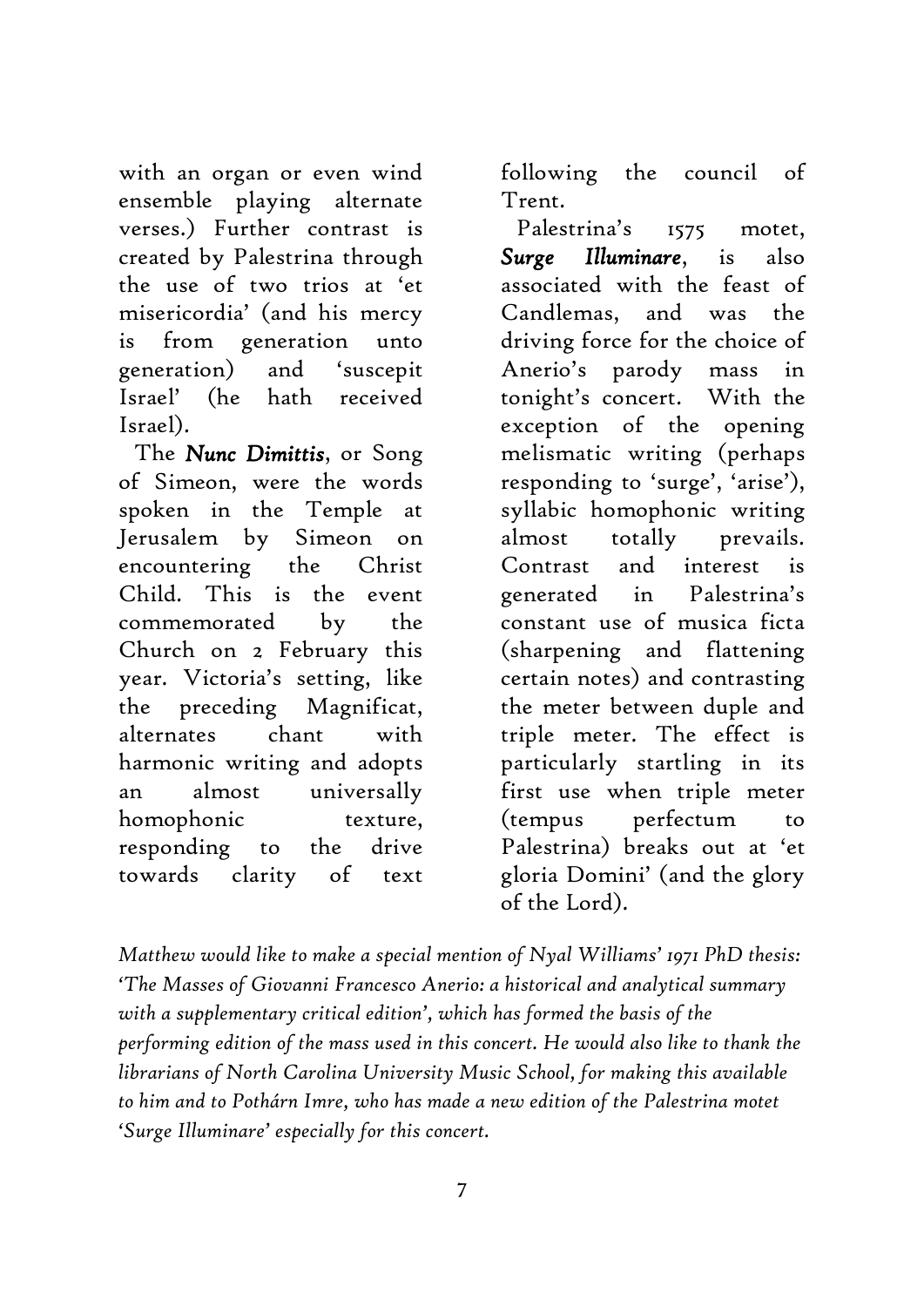### Translations

#### *Jubilate Deo*, Giovannelli

Jubilate Deo, omnis terra; cantate, et exsultate, et psallite. Psallite Domino in cithara; in cithara et voce psalmi; in tubis ductilibus, et voce tubæ corneæ. Jubilate in conspectu regis Domini: moveatur mare, et plenitudo ejus; orbis terrarum, et qui habitant in eo.

#### *Ave Maria,* Victoria (attrib.)

Ave Maria, gratia plena, Dominus tecum; benedicta tu in mulieribus, et benedictus fructus ventris tui, Jesus Christus. Sancta Maria, Mater Dei, ora pro nobis peccatoribus, nunc et in hora mortis nostrae. Amen.

#### *Gaude Maria Virgo,* Victoria

Gaude Maria Virgo, cunctas haereses sola interemisti. Quae Gabrielis archangeli dictis, credidisti. Dum Virgo Deum et hominem genuisti: et post partum Virgo inviolata permansisti. Dei genitrix, intercede pro nobis. in universo mundo. Alleluia.

Shew yourselves joyful unto the Lord, all ye lands; sing, rejoice, and give thanks. Praise the Lord upon the harp; sing to the harp with a psalm of thanksgiving; with trumpets also and shawms. O shew yourselves joyful before the Lord the King: Let the sea make a noise, and all that therein is; the round world, and they that dwell therein.

Hail Mary, full of grace, the Lord is with thee; blessed art thou among women, and blessed is the fruit of thy womb, Jesus Christ. Holy Mary, Mother of God, pray for us sinners, now and at the hour of our death. Amen.

Rejoice, O Virgin Mary, for alone thou hast put an end to all heresies. Thou that didst believe the words of the archangel Gabriel. Still a virgin, thou didst bring forth God and man, and after childbirth thou didst still remain an inviolate virgin: O Mother of God, intercede for us. in the whole world. Alleluia.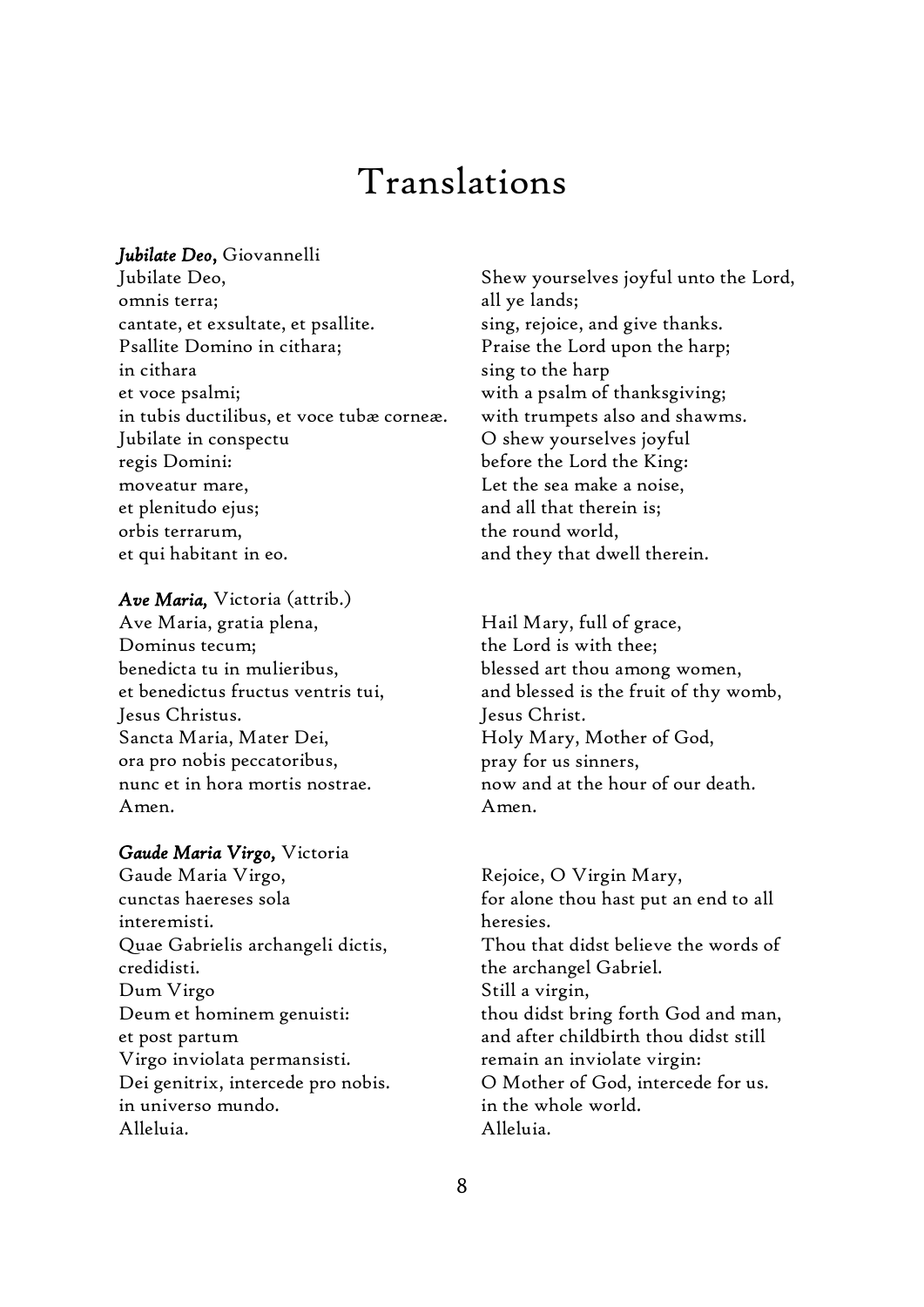#### *Sancta Maria*, Victoria

Sancta Maria, succurre miseris, juva pusillanimes, refove debiles, ora pro populo, interveni pro clero, intercede pro devoto femineo sexu; sentiant omnes tuum juvamen quicumque celebrant tuam commemorationem.

*Laudate Dominum*, Felice Anerio Laudate Dominum, omnes gentes; laudate eum, omnes populi. Quoniam confirmata est super nos misericordia ejus, et veritas Domini manet in aeternum. Gloria Patri, et Filio, et Spiritui Sancto: Sicut erat in principio, et nunc, et semper, et in sæcula sæculorum. Amen.

*Magnificat primi toni,* Palestrina Magnificat anima mea Dominum. Et exultavit spiritus meus in Deo salutari meo. Quia respexit humilitatem ancillae suae: ecce enim ex hoc beatam me dicent omnes generationes. Quia fecit mihi magna, qui potens est: et sanctum nomen eius. Et misericordia eius, a progenie et progenies: timentibus eum. Fecit potentiam in brachio suo: dispersit superbos mente cordis sui.

Holy Mother, aid the unfortunate, help the poor in spirit, comfort those who mourn, pray for your people, intercede for your priesthood, intervene on behalf of your faithful feminine sex; let all realize your help, whosoever keep remembrance of you.

O praise the Lord, all ye heathen: praise him, all ye nations. For his merciful kindness is ever more and more towards us, and the truth of the Lord endureth for ever. Glory be to the Father, and to the Son: and to the Holy Ghost; As it was in the beginning, is now, and ever shall be: world without end. Amen.

My soul doth magnify the Lord. And my spirit hath rejoiced in God my Saviour. For he hath regarded the humility of his handmaid: for behold from henceforth all generations shall call me blessed. For he that is mighty, hath done great things to me: and holy is his name. And his mercy is from generation unto generations: to them that fear him. He hath shewed might in his arm: he hath scattered the proud in the conceit of their heart.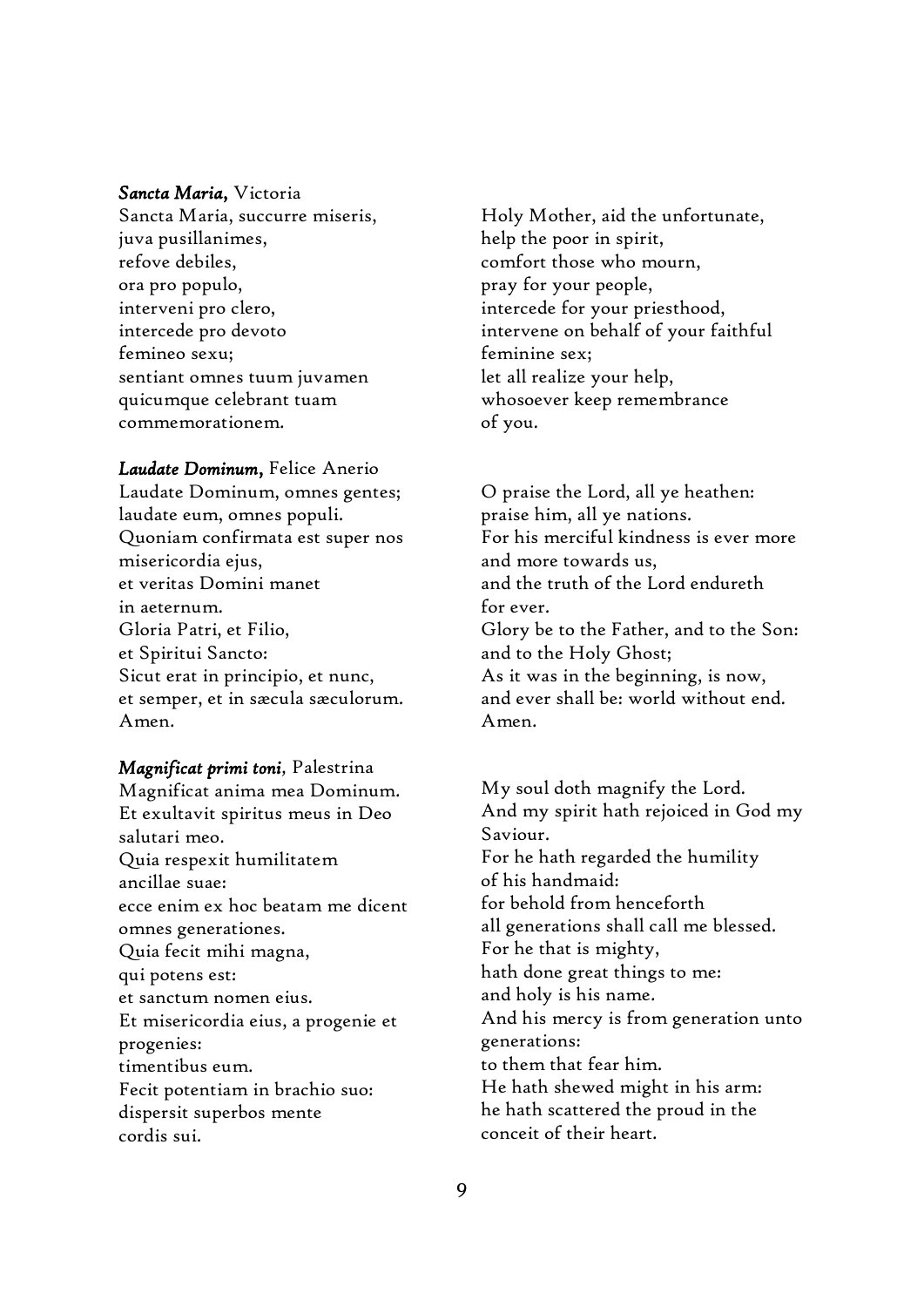Deposuit potentes de sede: et exaltavit humiles. Esurientes implevit bonis: et divites dimisit inanes. Suscepit Israel puerum suum: recordatus misericordiae suae. Sicut locutus est ad patres nostros: Abraham, et semini eius in saecula. Gloria Patri, et Filio, et Spiritui Sancto, Sicut erat in principio, et nunc, et semper, et in saecula saeculorum. Amen.

#### *Nunc dimittis,* Victoria

Nunc dimittis servum tuum, Domine, secundum verbum tuum in pace. Quia viderunt oculi mei salutare tuum, Quod parasti ante faciem omnium populorum: Lumen ad revelationem gentium, et gloriam plebis tuae Israel. Gloria Patri, et Filio, et Spiritui Sancto: Sicut erat in principio, et nunc, et semper: et in sæcula sæculorum. Amen.

#### *Surge, illuminare, Jerusalem,* Palestrina

Surge, illuminare, Jerusalem, quia venit lumen tuum, et gloria Domini super te orta est. Quia, ecce, tenebrae operient terram

He hath put down the mighty from their seat: and hath exalted the humble. He hath filled the hungry with good things: and the rich he hath sent empty away. He hath received Israel his servant: being mindful of his mercy. As he spoke to our fathers: to Abraham and to his seed for ever. Glory Be to the Father, and to the Son, and to the Holy Ghost, As it was in the beginning, is now, and ever shall be, world without end. Amen.

Lord, now lettest thou thy servant depart in peace: according to thy word. For mine eyes have seen thy salvation, Which thou hast prepared before the face of all people: To be a light to lighten the Gentiles, and to be the glory of thy people Israel. Glory be to the Father, and to the Son, and to the Holy Ghost: As it was in the beginning, is now, and ever shall be: world without end. Amen.

Arise, shine, O Jerusalem, for thy light is come, and the glory of the Lord is risen upon thee. For, behold, the darkness shall cover the earth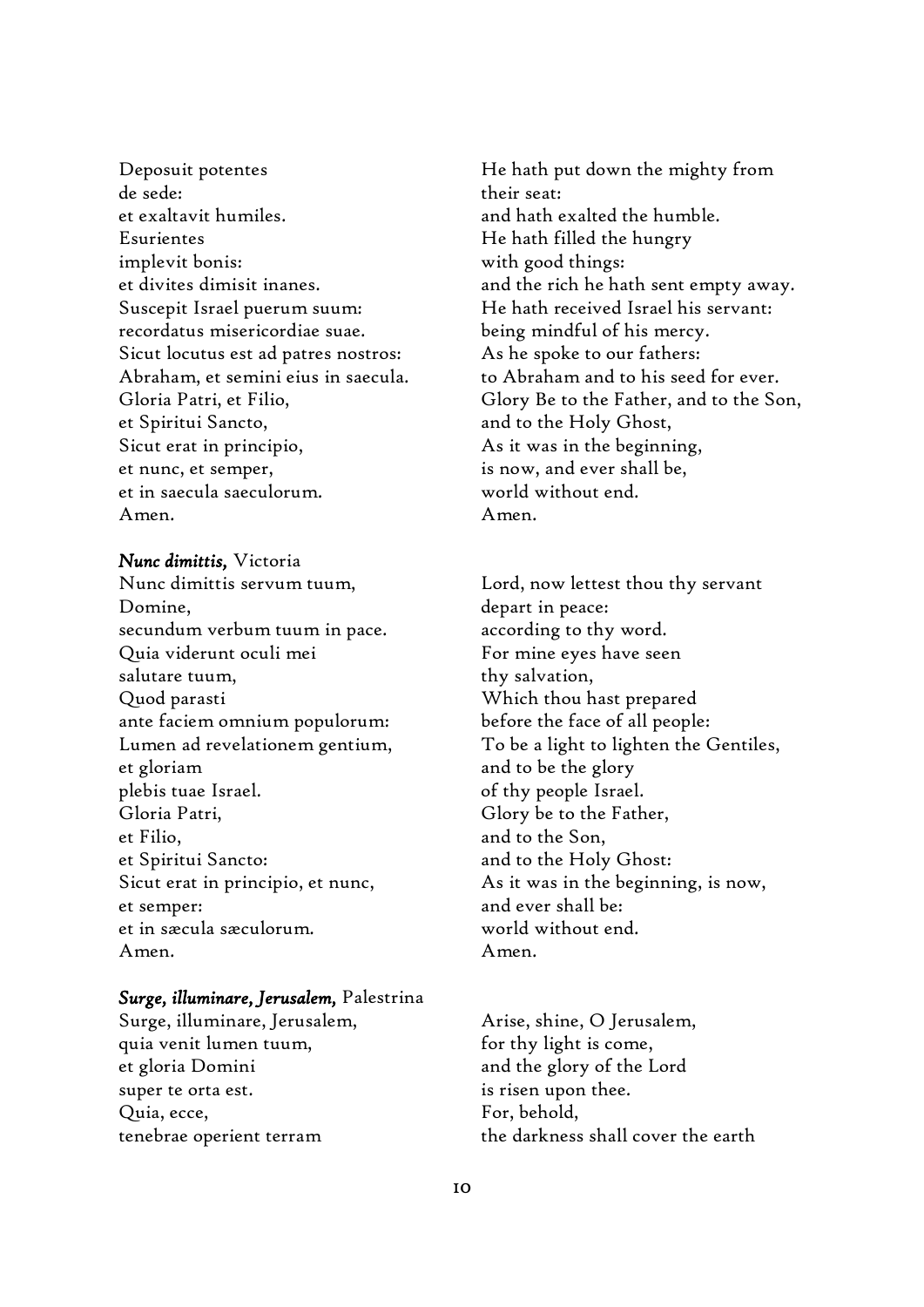et caligo populos. Super te autem orietur Dominus, et gloria eius in te videbitur.

#### *Missa* Surge Illuminare, Giovanni

#### Anerio Kyrie

Kyrie eleison; Christe eleison; Kyrie eleison.

#### Gloria

Gloria in excelsis Deo et in terra pax hominibus bonae voluntatis. Laudamus te; benedicimus te; adoramus te; glorificamus te; gratias agimus tibi propter magnam gloriam tuam. Domine Deus, Rex caelestis, Deus Pater omnipotens. Domine Fili unigenite, Jesu Christe, Domine Deus, Agnus Dei, Filius Patris, qui tollis peccata mundi, miserere nobis; qui tollis peccata mundi, suscipe deprecationem nostram. Qui sedes ad dexteram Patris, miserere nobis. Quoniam tu solus Sanctus, tu solus Dominus, tu solus Altissimus, Jesu Christe, cum Sancto Spiritu in gloria Dei Patris. Amen.

and gross darkness the people. But the Lord shall arise upon thee, and his glory shall be seen upon thee.

Lord, have mercy; Christ, have mercy; Lord, have mercy.

Glory be to God in the highest and on earth peace to men of good will. We praise Thee; we bless Thee; we worship Thee; we glorify Thee; We give thanks to Thee for Thy great glory. O Lord God, Heavenly King, God the Father Almighty. O Lord Jesus Christ, the only begotten Son. Lord God, Lamb of God, Son of the Father, Thou that takest away the sins of the world, have mercy upon us; Thou that takest away the sins of the world, receive our prayer. Thou that sittest at the right hand of the Father, have mercy upon us. For Thou only art holy, Thou only art the Lord, Thou only art the most high, Jesus Christ, together with the Holy Ghost in the glory of God the Father. Amen.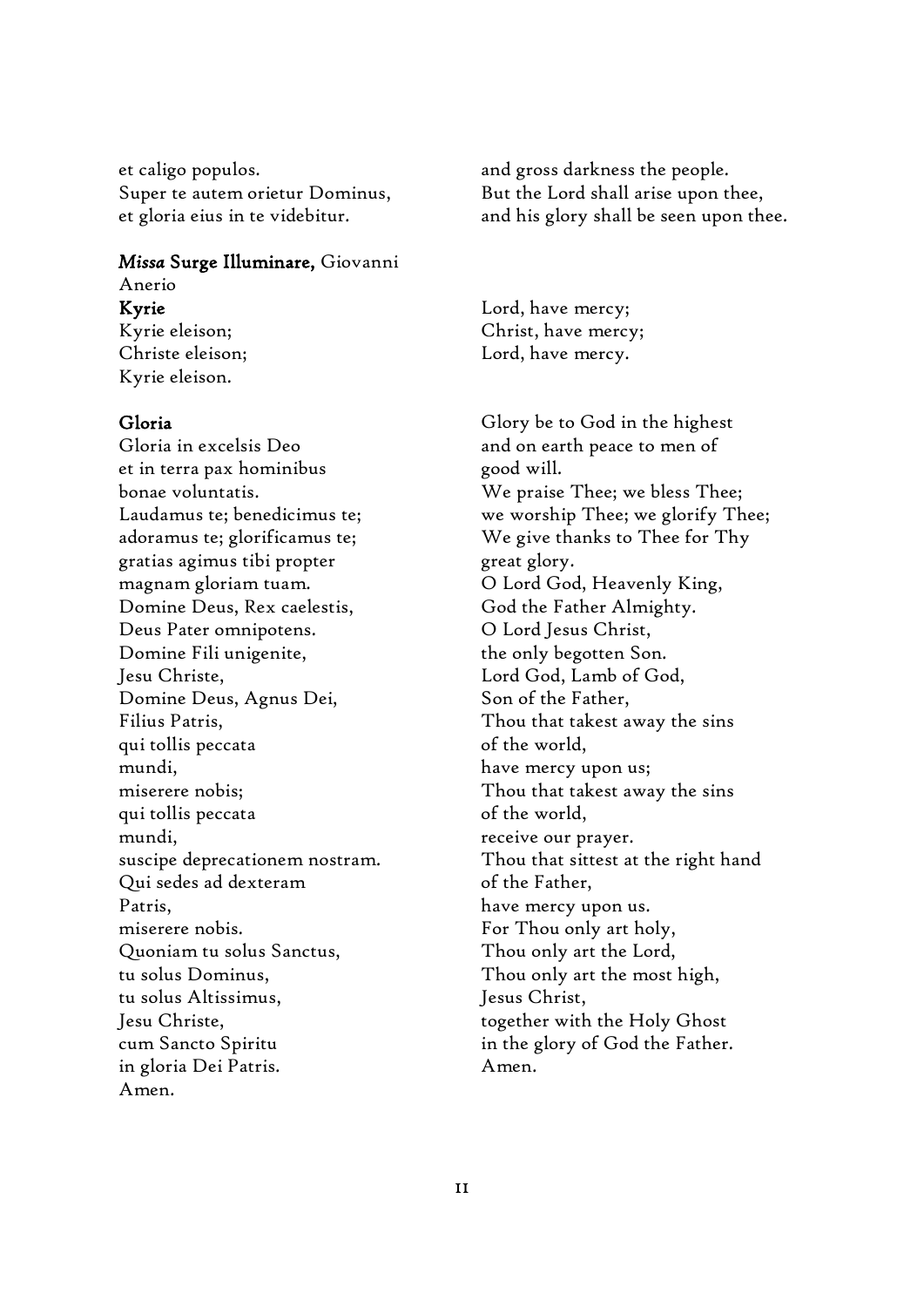#### Credo

Credo in unum Deum; Patrem omnipotentem, factorem caeli et terrae, visibilium omnium et invisibilium.

Credo in unum Dominum Jesum Christum, Filium Dei unigenitum, et ex Patre natum ante omnia sæcula. Deum de Deo, lumen de lumine, Deum verum de Deo vero, Genitum non factum, consubstantialem Patri: per quem omnia facta sunt. Qui propter nos homines, et propter nostram salutem descendit de caelis. Et incarnatus est de Spiritu Sancto ex Maria Virgine: et homo factus est. Crucifixus etiam pro nobis, sub Pontio Pilato, passus et sepultus est. Et resurrexit tertia die secundum Scripturas: et ascendit in caelum. Sedet ad dexteram Patris: et iterum venturus est cum gloria, judicare vivos et mortuos: cujus regni non erit finis.

Credo in Spiritum Sanctum, Dominum, et vivificantem: qui ex Patre Filioque procedit. Qui cum Patre

I believe in one God; the Father almighty, maker of heaven and earth, and of all things visible and invisible.

And in one Lord Jesus Christ, the only begotten Son of God, begotten of the Father before all worlds. God of God, light of light, true God of true God, begotten not made, being of one substance with the Father: by Whom all things were made. Who for us men, and for our salvation descended from heaven. And was incarnate by the Holy Ghost of the Virgin Mary: and was made man. He was crucified also for us, suffered under Pontius Pilate, died and was buried. And on the third day He rose again according to the Scriptures: and ascended into heaven. He sitteth at the right hand of the Father: and He shall come again with glory, to judge the living and the dead: and His kingdom shall have no end.

I believe in the Holy Ghost, the Lord, and giver of life: Who prodeedeth from the Father and the Son. Who with the Father and the Son together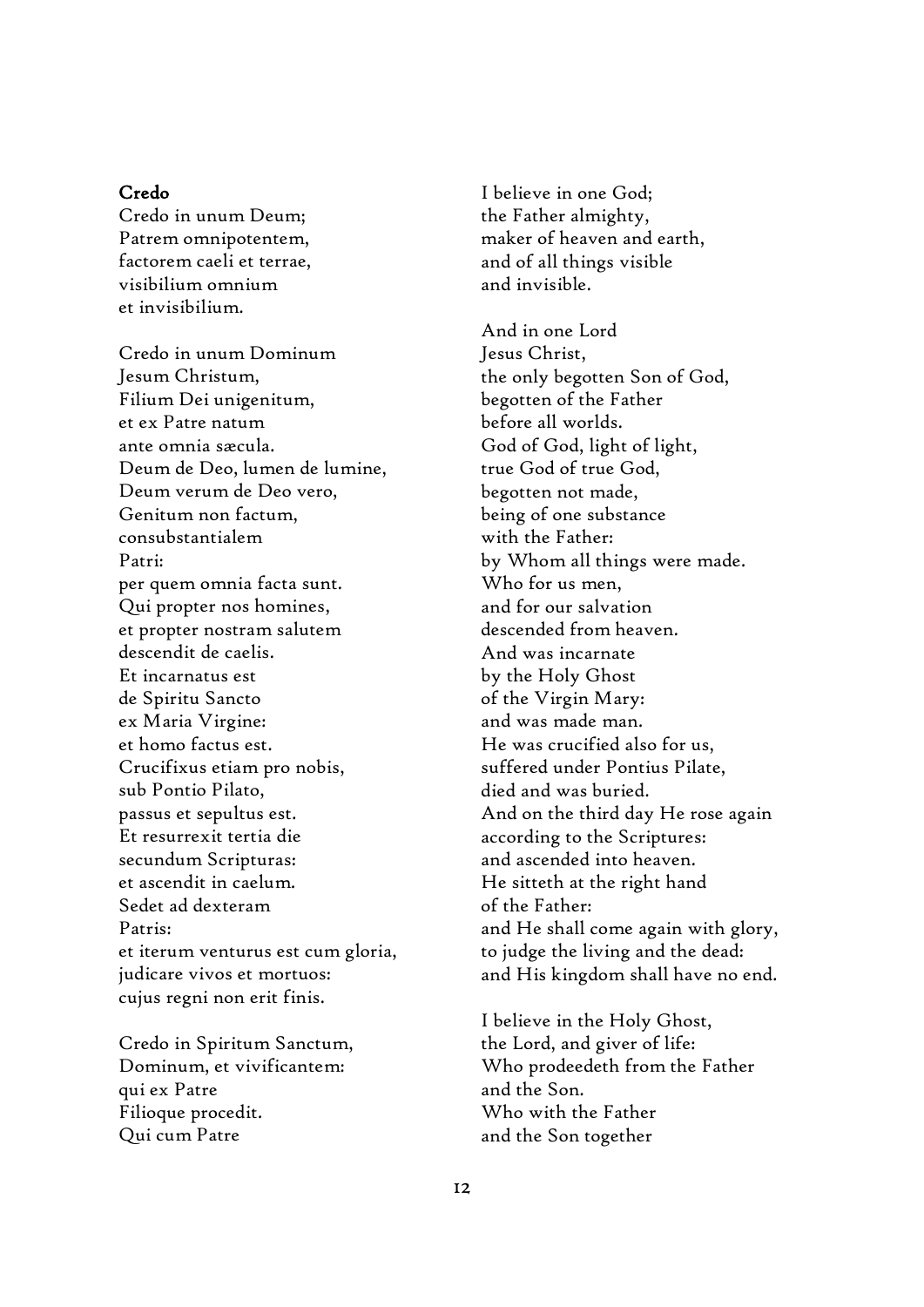et Filio simul adoratur et conglorificatur: qui locutus est per Prophetas.

Credo in unam sanctam catholicam et apostolicam Ecclesiam. Confiteor unum baptisma in remissionem peccatorum. Et expecto resurrectionem mortuorum et vitam venturi sæculi. Amen.

#### Sanctus

Sanctus, Sanctus, Sanctus, Dominus Deus Sabaoth; pleni sunt caeli et terra gloria tua. Hosanna in excelsis.

Benedictus qui venit in nomine Domini. Hosanna in excelsis.

#### Agnus Dei

Agnus Dei, qui tollis peccata mundi, miserere nobis.

Agnus Dei, qui tollis peccata mundi, miserere nobis.

Agnus Dei, qui tollis peccata mundi, dona nobis pacem. is worshipped and glorified: as it was told by the Prophets.

And I believe in one holy catholic and apostolic Church. I acknowledge one baptism for the remission of sins. And I await the resurrection of the dead and the life of the world to come. Amen.

Holy, Holy, Holy, Lord God of Hosts; heaven and earth are full of Thy glory. Hosanna in the highest.

Blessed is He that cometh in the name of the Lord. Hosanna in the highest

Lamb of God, you who take away the sins of the world, have mercy upon us.

Lamb of God, you who take away the sins of the world, have mercy upon us.

Lamb of God, you who take away the sins of the world, grant us peace.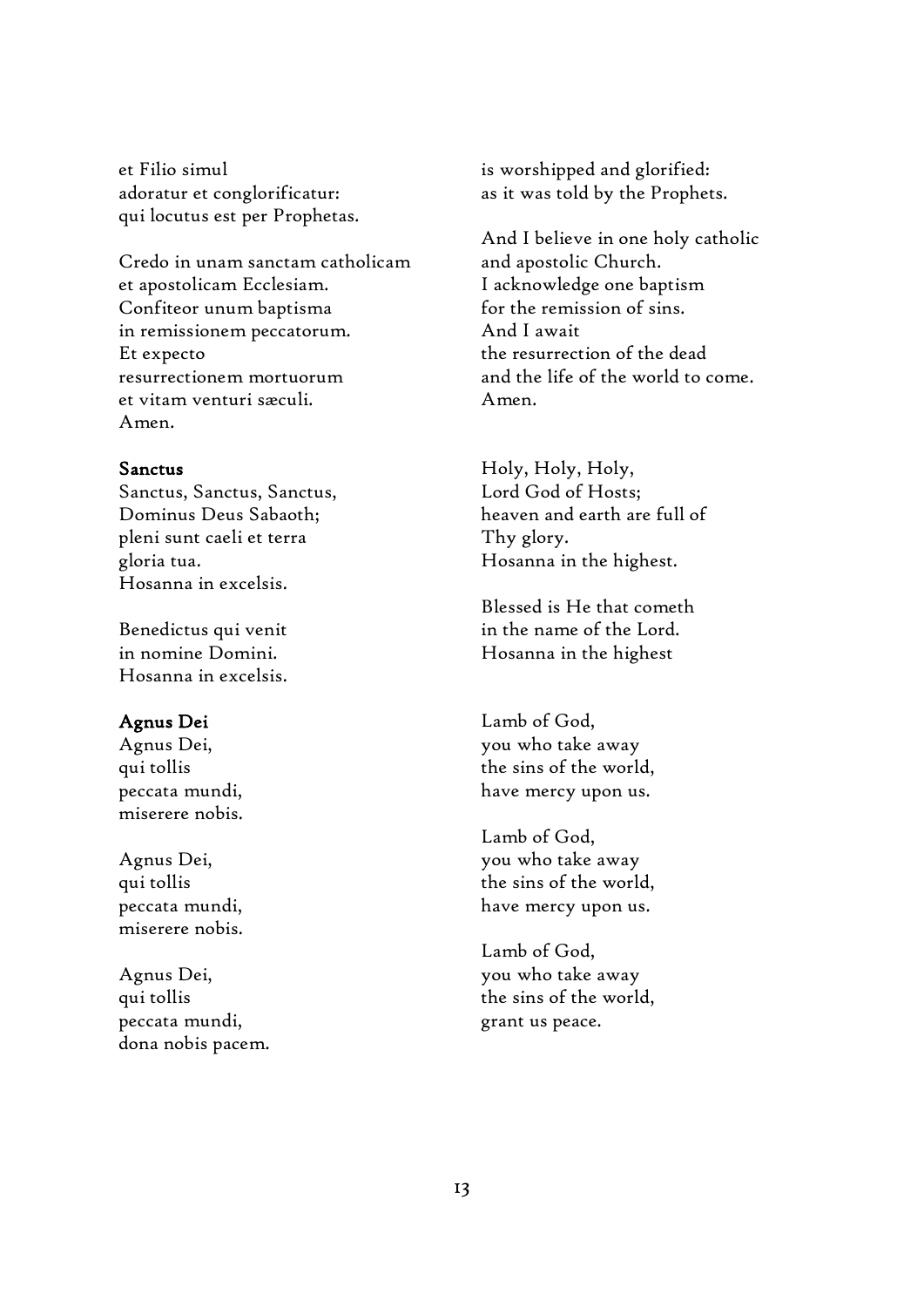# Iken Scholars<br>Matthew Dunn

#### *Director* Matthew Dunn

*Sopranos Altos* Emily Field Lindsey James Helen Lilley Katharina Höffler

*Tenors Basses* Nicholas Wilson Robert Dufton Sam Clarke

Tristram Cooke Edward Horsman Joel Newsome

William Hess Paul O'Donovan Jack Miller Gareth Thomas



Matthew Dunn, director, won a place to read music at Peterhouse, Cambridge in 2006 and was appointed organ scholar there, overseeing the weekly choral services in the college chapel. At Peterhouse Matthew directed the choir on tours to Italy, the Netherlands and the Home Counties, as well as regular cathedral trips including Westminster Abbey, Canterbury, Lincoln and Ely Cathedrals. Matthew received his BA in 2009 and continued to the MPhil in 2010, having written a thesis on French thirteen-century polyphony being sung in the South-East of England. As an organist, Matthew holds the FRCO diploma and gives regular recitals around the country. Recent venues include Liverpool Anglican Cathedral, Edinburgh Cathedral and here at St Mary-le-Bow. Matthew is currently Organist and Director of Music at St Botolph without Aldgate, which has arguably the oldest church organ in the country and has a job in the City which keeps him busy when he isn't thinking about the Renaissance.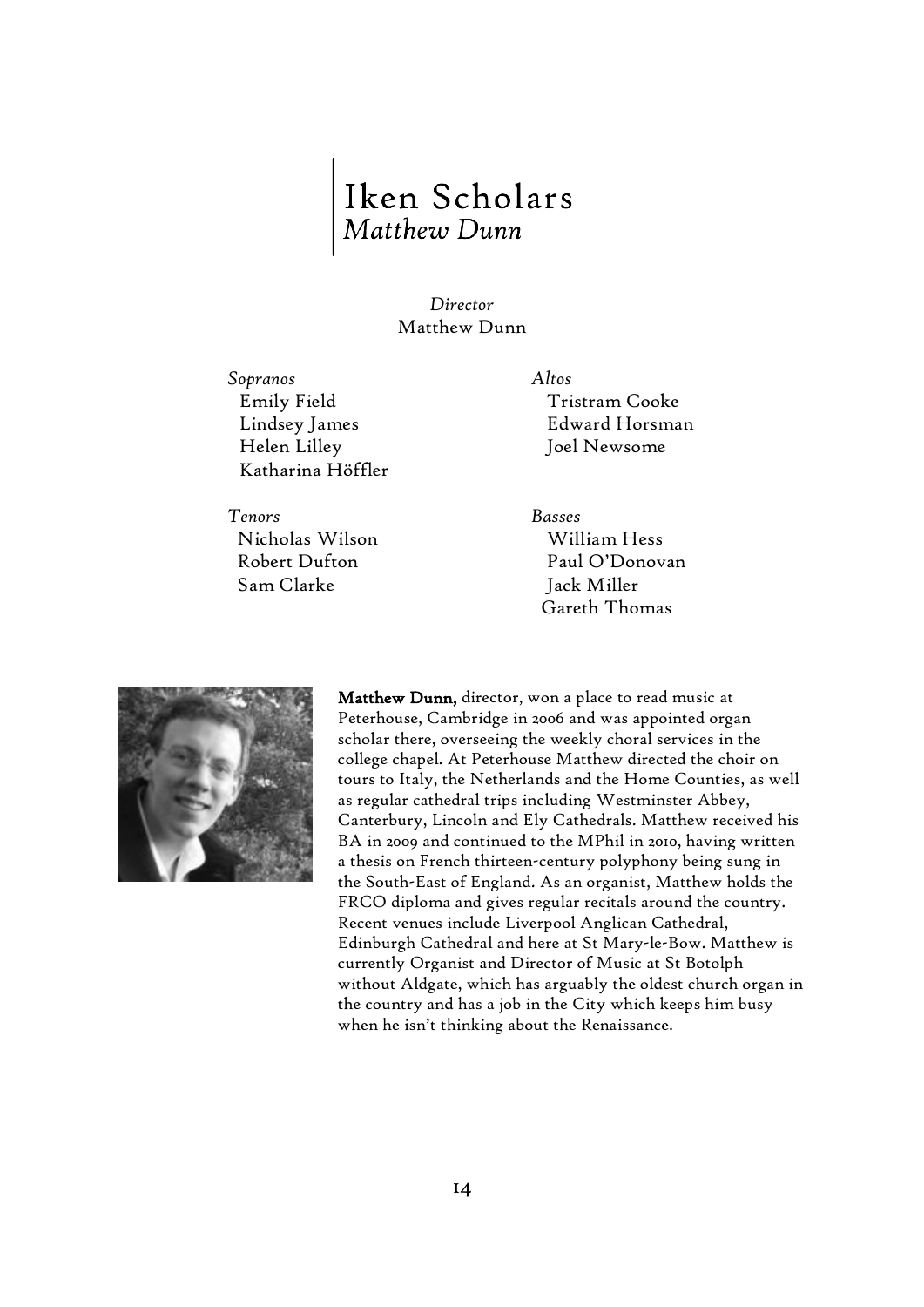

Emily Field began her choral career as a chorister at St John's Cathedral, Norwich. Since then she has gone to complete a Bachelors and Masters in Music from the University of Manchester. During this time she sang the solo roles for Handel's Messiah, Bach St John passion, Faure Requiem, Schubert mass in G and performed the world premiere of Macmillan's credo at the BBC proms.

She has regularly sung for BBC Radio 3, 4 and World service and is a founding member of Melodico Ensemble who have recently performed with the BBC Philharmonic, Clean Bandit and Boy George. Emily has just moved to London and is enjoying the variety of beards on display in Shoreditch.



Lindsey James is a soprano choral scholar and Music student at King's College London, having also been offered a choral scholarship at Merton College, Oxford. She receives vocal tuition from Alexander Ashworth at the Royal Academy of Music. As a member of the KCL Chapel Choir, Lindsey has performed overseas in Paris, Gibraltar, Hong Kong and St Mark's Basilica, Venice, with a planned tour to Milan scheduled for summer 2015. UK performance venues have included St John's Smith Square, St Martin in the Fields, and St Paul's Cathedral. Lindsey has sung for several broadcasts of choral evensong for BBC Radio 3 and 4, as well as a professional CD recording of works by Desenclos, Poulenc and Villette.



Helen Lilley is currently studying for an MSc in Middle East Politics at the School of Oriental and African Studies, having graduated in Russian and German from Clare College, Cambridge in 2013, where she held a Choral Scholarship. She sings regularly with the Lacock Scholars, the Philharmonia Chorus and at St Silas the Martyr, Kentish Town. As a soloist, Helen has sung in Handel's Ode for the Birthday of Queen Anne and Utrecht Te Deum with Clare College Choir and the European Union Baroque Orchestra, Faure's Requiem with Clare College Choir, Mendelssohn's Elijah with Chesterton Choral Society and Vivaldi's Gloria with The Grove Singers. She also appears as a soloist on the recent CDs Lux de Caelo: Music for Christmas and Handel: Peace and Celebration, both with Clare College Choir, and has performed recitals of Schumann's Liederkreis op.39, songs by Rachmaninov, Wolf and Strauss, and music from the Notebook of Anna Magdalena Bach. Future plans include a recital of Handel's Nine German Arias in Clare College Chapel in March.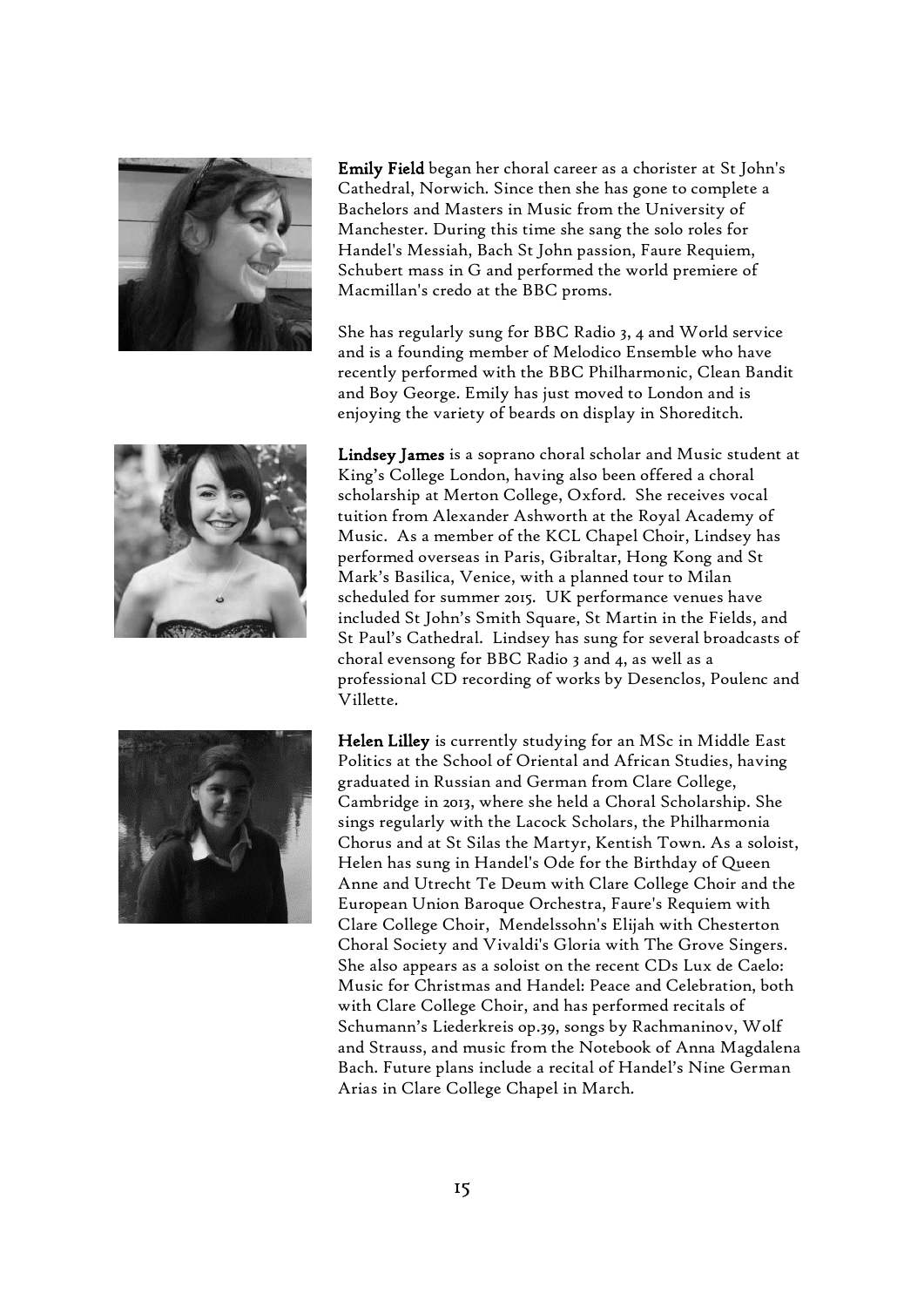





Katharina Höffler came to England aged sixteen, after obtaining a scholarship to Malvern College to complete the International Baccalaureate. It is there that she discovered her love of singing and became an active member of both the chapel and chamber choir. Two years later she was awarded a place to read Classics at Peterhouse, Cambridge, where she became a chorister under the direction of Oliver Lomberg and Matthew Dunn. After four years at Peterhouse she went to London to study the Law. During that time, she sang with the London Chorus and the Savoy Jazz Choir, a newly formed group created at Goodenough College. Katharina is now a trainee solicitor in London and founder member of the *Iken Scholars*.

Tristram Cooke has a postgraduate scholarship at the Royal Academy of Music, where he studies Performance with Michael Chance and Glenville Hargreaves, and is kindly supported in his studies by the Thomas Carpenter and the Seary Trusts. Solo performances include 'Messiah' and Vivaldi's Gloria, Bach's cantata BWV 170, and St John Passion. He is a deputy Vicar Choral at St Paul's Cathedral, and sings regularly for Bach Vespers at St Mary at Hill with the Sweelinck Ensemble.

Edward Horsman began his singing career at the age of seven with the Bromley Boys Singers. With whom, he eventually became the principle alto soloist, performing as "Peaseblossom" in Britten's A Midsummer Night's Dream at the Queen' Elizabeth Halls with the British Youth Opera. He later became a member of The London Oratory School Chamber Choir and Schola Cantorum, with whom he toured extensively in Europe and America as choral singer and soloist, performing in venues such as St. Patrick's Cathedral New York. Prior to studying a BMus in Performance and Composition at Queen's University Belfast, Edward spent a year as Choral Scholar at Lichfield Cathedral, under Philip Scriven. During his time at University, Edward spent two years as Choral Scholar at St. George's Parish Church, Belfast, where he performed for the Prince of Wales and Duchess of Cornwall; was Director of Music of Queen's University Music Society Choir and a member of the Queen's University Chamber Choir. Subsequently, he took a position as Choral Scholar at Chelmsford Cathedral, where he performed as both a choral member and soloist. He was, recently, a Lay CLerk at Birmingham Cathedral under Canon Marcus Huxley, with whom he toured extensively in the UK and mainland Europe including singing at Notre Dame Cathedral, Paris. He is currently studying with David Clegg. Future plans include studying a Master's in Vocal Performance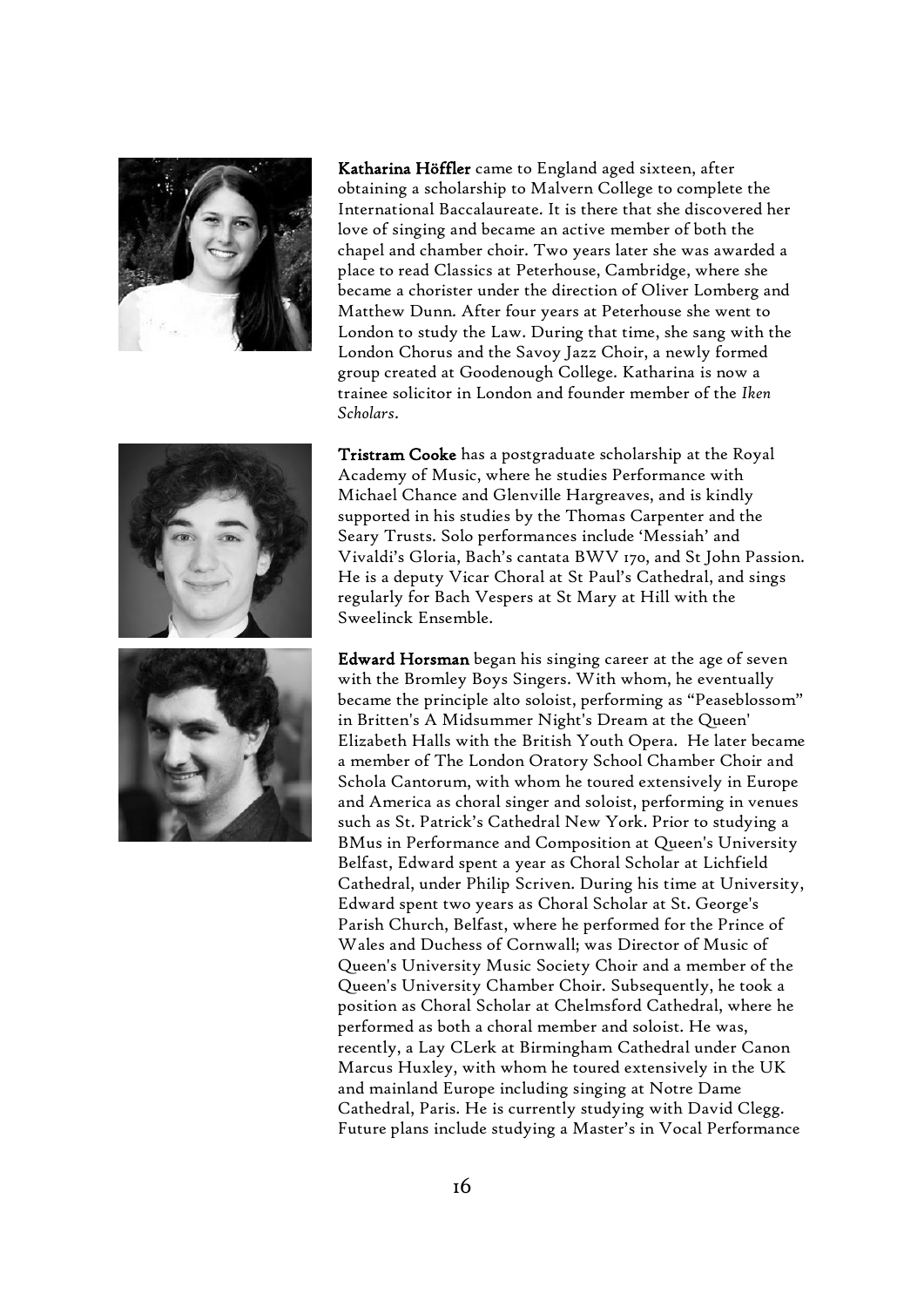

in Holland.

Having initially studied at Chethams School of Music, countertenor Joel Newsome was awarded a scholarship to study trumpet and voice at the Royal College of Music in London, being taught by Mark Calder and Justin Lavender respectively. He graduated in 2012. An active conductor, Joel directs his professional Baroque ensemble 'Solistes de Musique Ancienne' as well as Dulwich-based community choir 'Note-Orious' and company choirs for NestléUK and John Lewis Partnership.As a singer Joel enjoys performing in consorts and has appeared with the Gabrieli Consort, Eribus Ensemble, Siglo de Oro, St Paul's Cathedral choir and many other groups. He is also visiting singing teacher at Queen Margaret's School York and a tutor on London Borough of Newham's 'Every Child a Musician'. Joel gives trumpet and organ recitals with Simon Hogan, and as a natural trumpeter with Charlie Hubbard. Upcoming recitals include Chichester Cathedral, Southwell Minster and Trinity Hall, Cambridge. In his free time Joel enjoys cooking for friends, travelling and supporting Liverpool FC. He is also currently trying to write a novel.



Sam Clarke began his singing career as a chorister at Swanbourne House School. Upon moving to Bedford School, he sang with the Chapel Choir for five years, and was soloist in both recordings and broadcasts. He subsequently spent a year as tenor lay-clerk at St Paul's Cathedral, Melbourne, under the direction of Dr June Nixon. Sam has recently graduated from the University of Edinburgh, where he studied Philosophy. Throughout his four years in Edinburgh, Sam sang with the Choir of St Mary's Episcopal Cathedral, under Duncan Ferguson. In addition to daily services, Sam sang in numerous broadcasts, and recordings of music by Bruckner, Gabriel Jackson, and John Sheppard on Delphian Records, Gramophone Label of the Year 2014. He also toured Tokyo, Hong Kong, and Taiwan with the choir, performing in venues such as Suntory Hall and the Taiwan National Concert Hall in Taipei as part of the Taipei International Choral Festival. Sam is currently a freelance consort singer. He is founder of the *Clerkes of the Mote*, a dynamic group of singers performing sacred renaissance repertoire, with a particular focus on largescale votive Marian antiphons.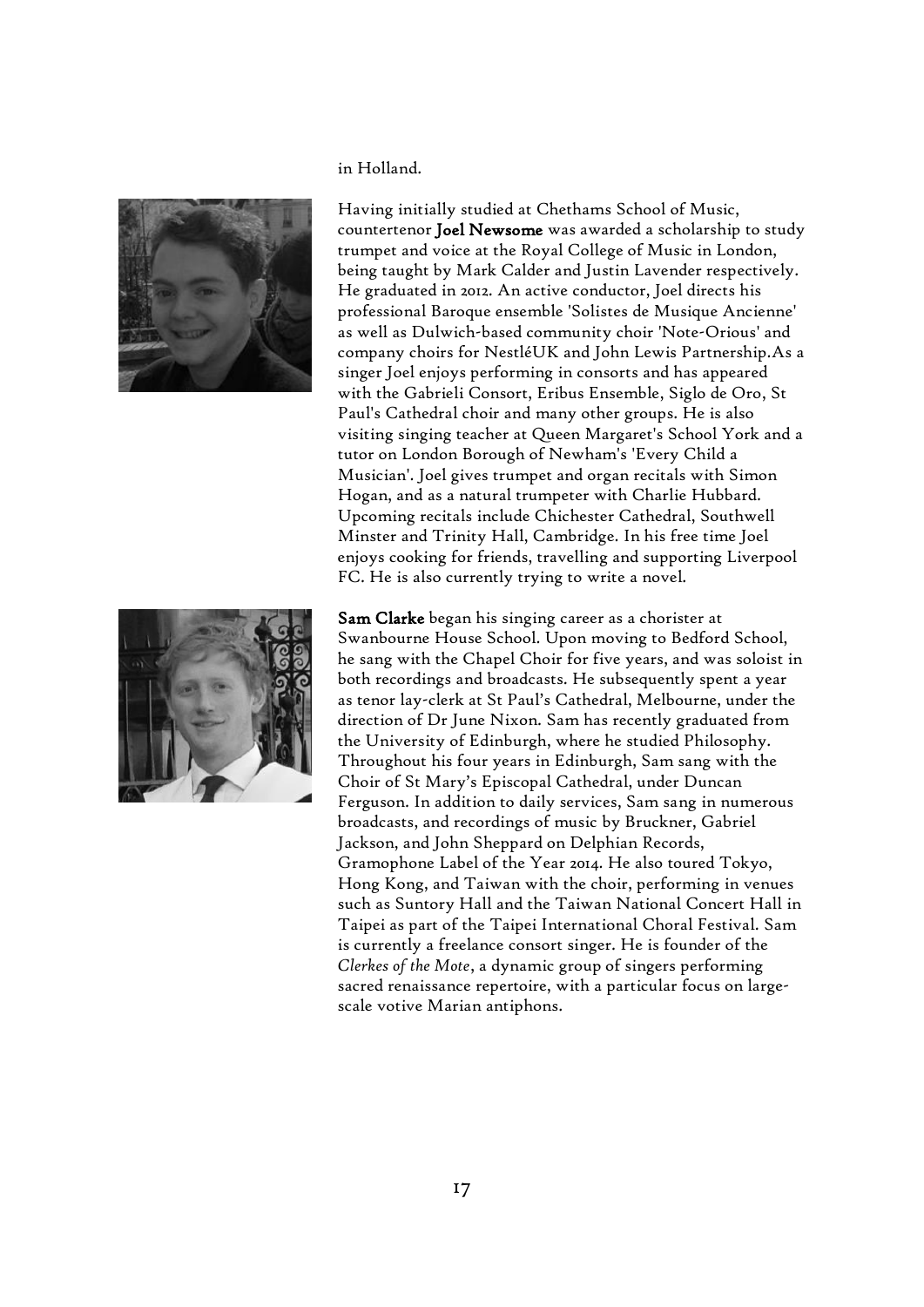

Nicholas Wilson, tenor, began his interest in early music while a choral scholar at Peterhouse, Cambridge. Since graduating, he has been singing Lieder as well as taking part in choral work with groups such as the *Cambridge Cantata Consort* and Matthew Dunn's *Iken Scholars*. He is enjoying married life after recently tying the knot.



Robert Dufton was head chorister as Malsis under Bob Marsh before attending Ampleforth and joining its three choirs there. He secured a Choral Scholarship at Truro Cathedral under Robert Sharpe in 2007. He was next appointed Lay Clerk at Sheffield Cathedral under Neil Taylor and Assistant Director of The Sheffield Chorale under Tom Leech. He then became Director of Bulmer Choir and a Lay Clerk at Ampleforth Abbey under Ian Little from 2012 until he moved to London in August where he is now a Lay Clerk at Croydon Minster under Ronny Krippner.

During his time in the professional church music circuit, Robert wrote and recorded for The Lay Clerk's Handbook, a reference resource for church musicians based on his experiences. He is the founder of Classical Music Nights Sheffield, which ran live music events in bars in the city centre, and Composerwave, an online marketplace for arts writers to market and sell their licenses for public performance permissions of their work.



Jack Miller is a graduate student in the final year of completing his DPhil. [Ph.D] in medical physics at the University of Oxford. In his "spare time", he has sung for the Chapel Choirs of Pembroke and Merton College, Oxford, for the Cathedral Singers of Christ Church, Oxford, spent three years as an Organ Scholar at St. Hugh's College, Oxford, performed in a minimum of one opera a year, and sung internationally. At present, he is a choral scholar at Pembroke College, Oxford, a deputy Lay Clerk at Reading minster, and enjoys relaxing with a mixture of renaissance and contemporary choral music with the Oxford group Intermezzo, when not spending far too much time in the lab!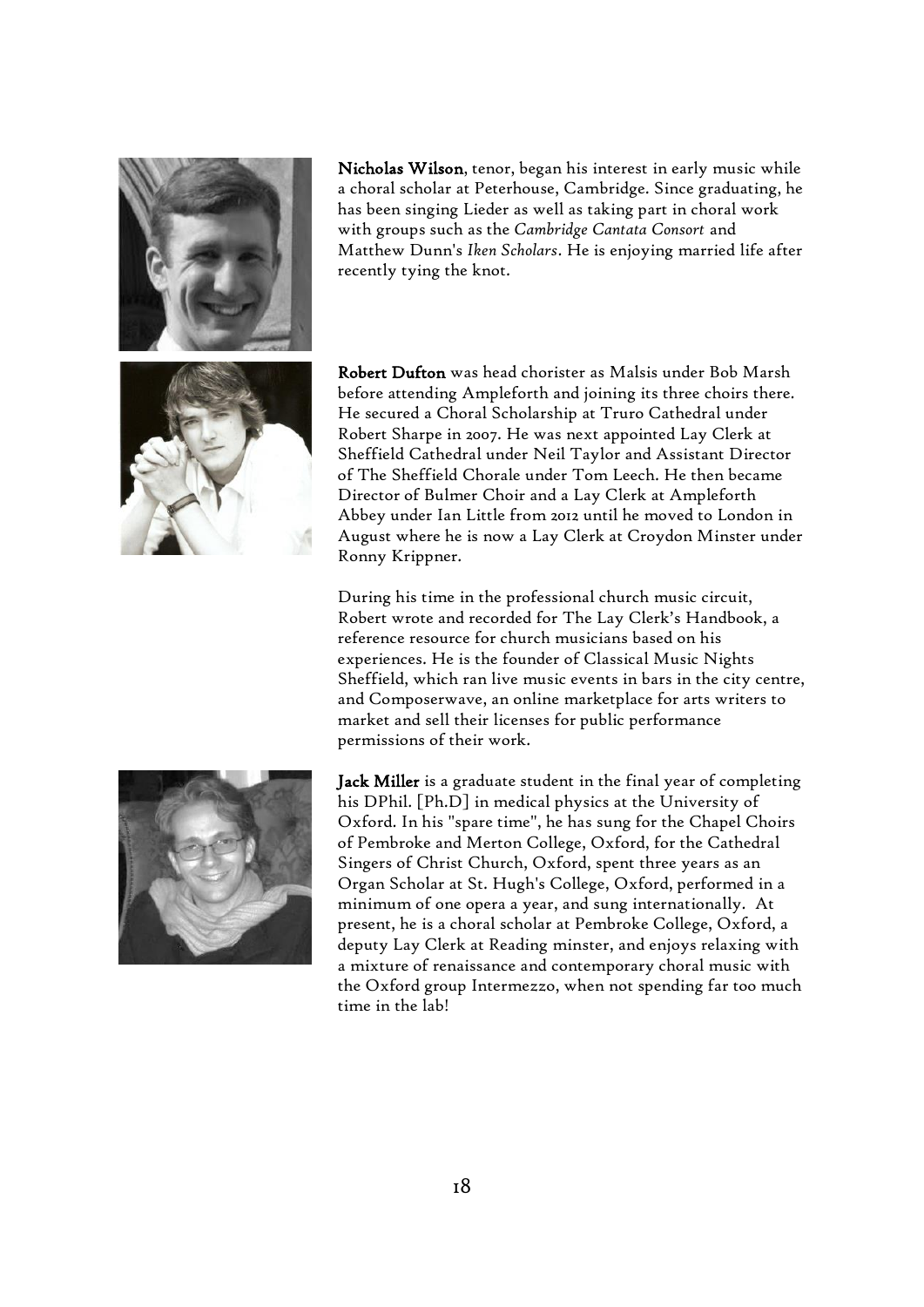

Gareth Thomas regularly sings with some of London's leading church choirs, including St Bartholomew the Great, St Peter's, Eaton Square and Southwark Cathedral. He studied at Jesus College, Cambridge where he was also a choral scholar under Mark Williams. Prior to this he was a Music scholar at Harrow School and chorister of St George's Chapel, Windsor Castle. At Windsor he took part in many Royal events including the Queen's Golden Jubilee celebrations and the funeral of Princess Margaret. Upon graduating in 2013, he spent a year as a choral scholar of Hereford Cathedral, culminating in the 2014 Three Choirs Festival.

He has performed with a number of ensembles across three continents, recorded and broadcast on radio and television, and enjoyed collaborations with Academy of Ancient Music, Britten Sinfonia and His Majestys Sagbutts & Cornetts and with the conductors Sir Mark Elder, Sir Richard Armstrong and Sir Roger Norrington. In March 2013 he travelled to India to take part in Jesus College Choir's pioneering project with the musical charity Songbound, leading singing workshops with children in the slums of Mumbai.

William Hess, bass, began singing as a chorister with Christ Church Cathedral Choir, before moving on as a music scholar to Rugby School. Later he gained a Choral Scholarship at Peterhouse, Cambridge, under Matthew Dunn and Helen Smee, where he was taught by Nigel Wickens. Following this he took a Choral Scholarship with Christchurch Cathedral in New Zealand. After moving back to London, William started working as an accountant, and currently sings with the Bach choir, as well as doing the occasional bit of depping.



Paul O'Donovan, bass, studied music and was a choral scholar at The Queen's College, Oxford between 2004 and 2007. As an undergraduate he sang with many chapel choirs and chamber groups, and occasionally ventured into music theatre (including a production of Ed Hughes' 2005 opera *The Birds*). He also played double bass with the Oxford University Orchestra. Paul is now a trainee solicitor but still enjoys singing and playing when he gets the chance.